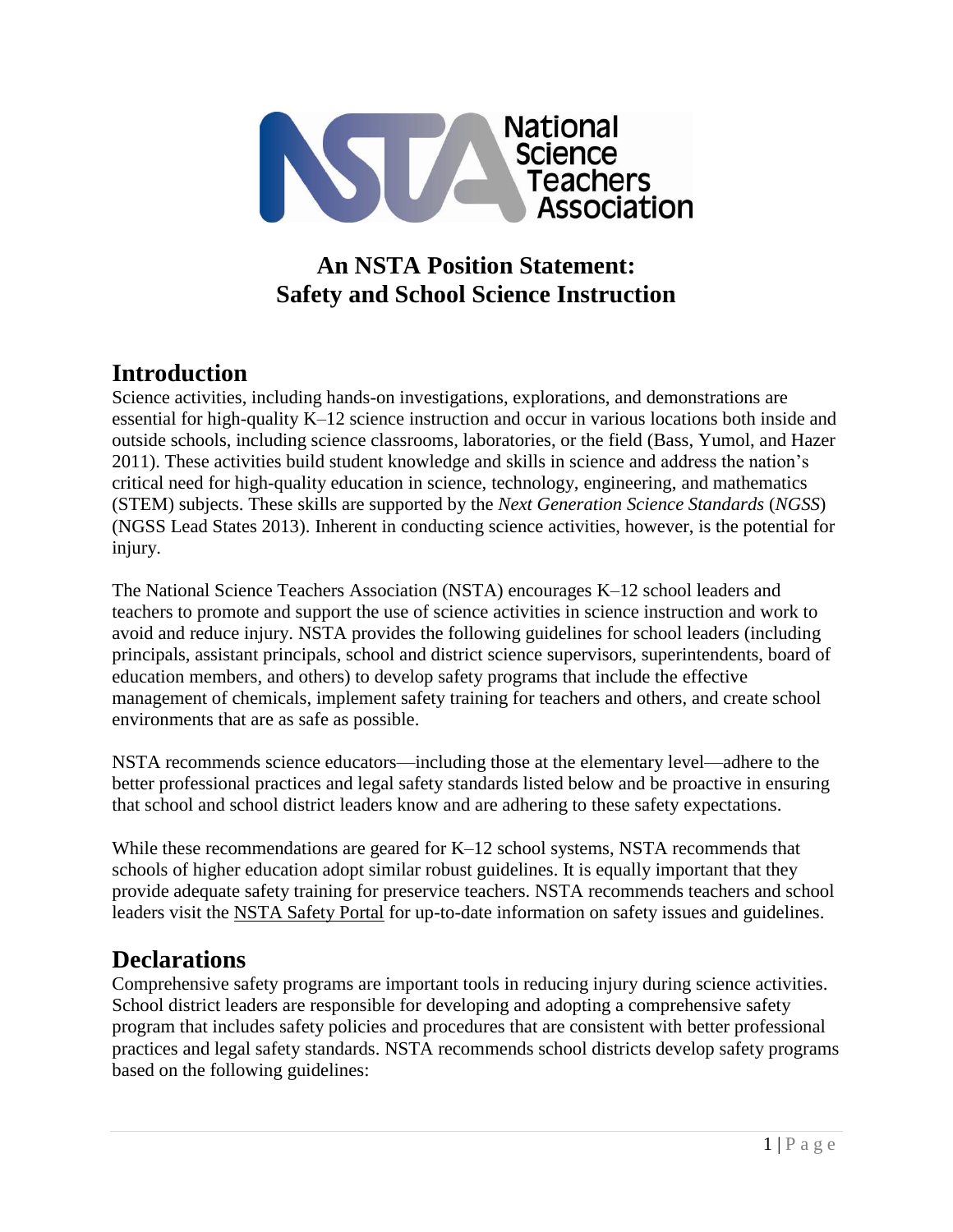- Safety programs should be consistent with the [Duty of Care](http://www.nsta.org/docs/DutyOfCare.pdf) (NSTA Safety Advisory Board 2014a) as applied to [engineering controls](https://www.osha.gov/SLTC/etools/safetyhealth/comp3.html#Engineering Controls) (e.g., fume hoods, fire extinguishers, etc.), administrative procedures (e.g., chemical management policies and emergency procedures), and [personal protective equipment](https://www.osha.gov/SLTC/personalprotectiveequipment/) (safety goggles, gloves, etc.).
- Safety programs should include a [Chemical Hygiene Plan](https://www.osha.gov/Publications/laboratory/OSHAfactsheet-laboratory-safety-chemical-hygiene-plan.pdf) that allows for the proper management of hazardous chemical and biological materials (e.g., appropriate selection, storage, inventory, use, and disposal). Program procedures should meet or exceed existing standards adopted from federal government agencies, such as the Environmental Protection Agency (EPA), and Occupational Safety and Health Administration (OSHA); professional material standards associations, such as the National Fire Protection Association (NFPA), International Code Council (ICC), and the American National Standards Institute (ANSI); professional teacher associations, such as NSTA, the National Science Education Leadership Association (NSELA), and the American Chemical Society (ACS); and/or appropriate state and local agencies.
- All school employees, independent contractors, and emergency personnel should have direct access to [Safety Data Sheets](https://www.osha.gov/Publications/OSHA3514.html) (SDS), or other similar updated guidelines, for all hazardous chemicals used in instruction. SDS set forth guidelines for the safer handling and use of chemicals. OSHA publishes these guidelines and has adopted a new system titled the Globally Harmonized System of Classification and Labeling of Chemicals (GHS).
- School districts should designate one or more chemical hygiene officers, or someone equivalent who has the knowledge and training to monitor and oversee the implementation of a Chemical Hygiene Plan. NSTA encourages all school districts, including those not covered under OSHA's Laboratory Standard (OSHA 1990), to comply with this laboratory standard for a safer working and learning environment.
- School district officials, such as principals, assistant principals, science supervisors, superintendents, and board of education members, must share the responsibility of establishing, promoting, maintaining, and updating safety programs to include changes in legal safety standards and better professional practices.
- School district officials should inform teachers of the nature and limits of applicable professional liability and/or tort insurance held by the school district (NSTA 2007a).

Safety training is essential to ensure that science activities are conducted in the safest manner possible. NSTA recommends the following for safety training programs:

- All teachers and others responsible for the safety of students and other personnel should receive necessary, appropriate, and ongoing training related to the operation of the engineering controls, personal protective equipment, safety procedures, and all components of the safety plan.
- School districts, as employers, have the legal responsibility to conduct districtwide science safety training for all K–12 teachers of science upon their initial assignments to classrooms, labs, or storerooms where hazardous chemicals are present and prior to assignments involving new exposure situations. In addition, training should occur on an annual basis so teachers can review, discuss, and update the safety program; share experiences and better professional practices; and receive legal updates and other information related to science instruction and safety.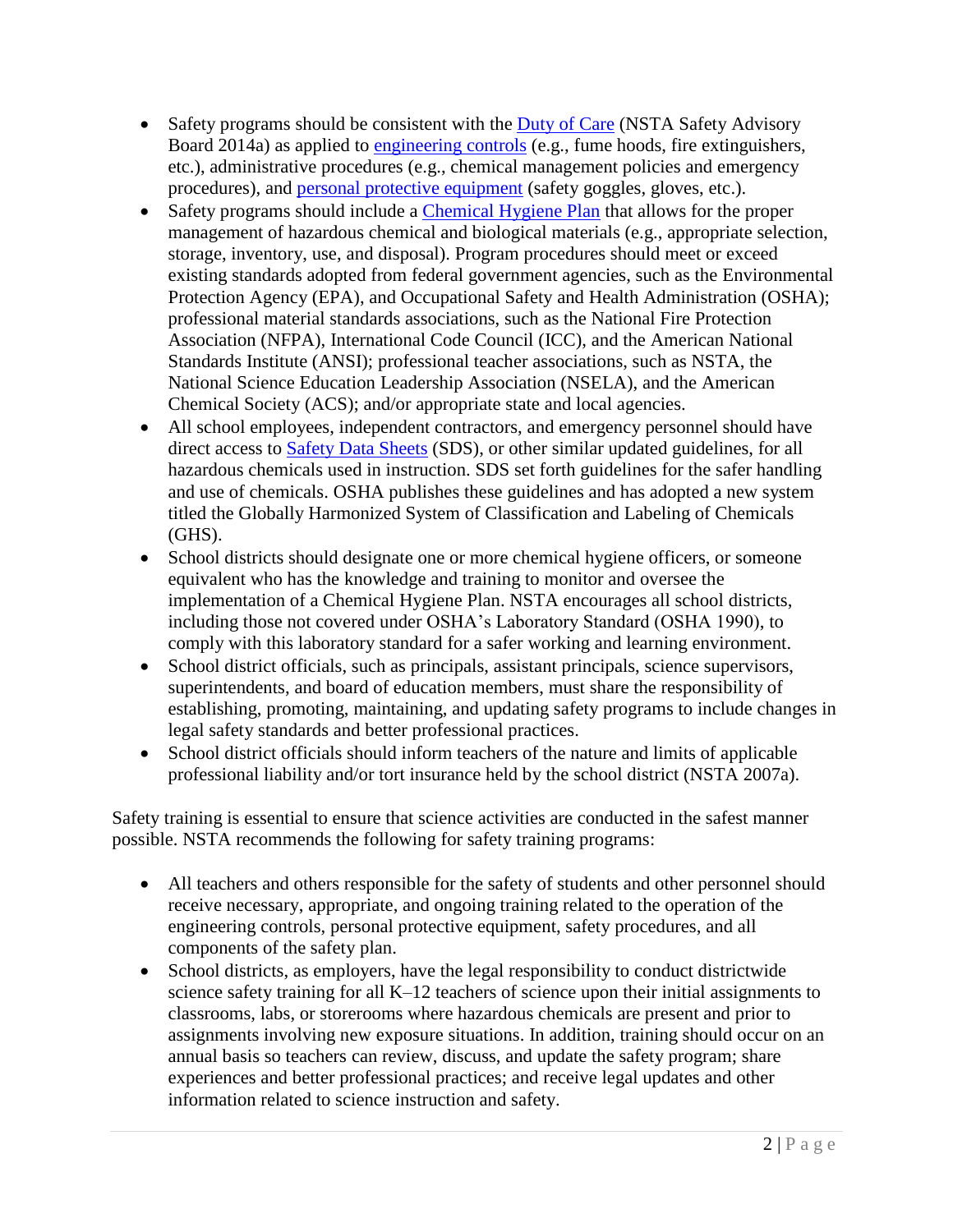- All teachers of science should have the opportunity to participate in the design and implementation of safety training programs that meet the goals set forth in the school district's overall safety program, including the Chemical Hygiene Plan.
- Safety training programs should cover the legal duty or standard of care owed by teachers to students (NSTA 2007b) and include state safety regulations and all school board policies applicable to the science classroom.
- Safety training programs should include ways to reduce risk of injury from exposure to blood-borne pathogens and other potentially infectious materials (OPIM) (OSHA 1992).
- Safety training should include strategies for accommodating students with academic, remedial, or physical needs as well as those who are English Language Learners.
- Safety training programs should help teachers learn how to understand and apply the contents of SDS or other guidelines in preparation for hazardous chemical use.

NSTA recommends the following to establish and maintain the safest environment possible for science activities:

- All schools, even if not required by law, should provide appropriate safety engineering controls (e.g., eyewash stations/showers, fume hoods, ventilation systems, and extinguishers); procedures (e.g., chemical management policies and emergency procedures); and personal protective equipment (e.g., goggles, gloves, and aprons).
- Teachers should identify, document, and notify school and district officials about existing or potential safety issues that impact the teaching and learning environment—including hazards such as class sizes in violation of occupancy load codes (ICC 2012, NFPA 2015), an insufficient number of labs, or labs of insufficient size [\(NSTA 2014b\)](https://www.nsta.org/docs/OvercrowdingInTheInstructionalSpace.pdf); practices that are contrary to safety research (West and Kennedy 2014); inadequate or defective equipment; or improper facility design (Motz, Biehle, and West 2007)—and give necessary recommendations to correct or rectify the issue.
- School leaders and teachers should consult research that identifies three safety concerns regarding overcrowding: adult supervision, individual workspace area, and occupancy load for which the space was designed. Classes containing more than 24 students engaged in science activities cannot safely be supervised by one teacher. Additionally, research data show that accidents rise dramatically as class enrollments exceed 24 students or when inadequate individual workspace is provided (West and Kennedy 2014). For more information, visit [Overcrowding in the Instructional Space](http://www.nsta.org/docs/OvercrowdingInTheInstructionalSpace.pdf) and other documents located in the [NSTA Safety Portal.](http://www.nsta.org/safety/)
- Teachers should assess the safety risks (e.g., overcrowding such as surpassed occupancy load limits, inoperable engineering controls, etc.) for each proposed learning activity and make appropriate modifications when needed. Teachers should eliminate an activity if, in exercising their professional judgment, they believe the activity cannot be performed safely with modification (NSTA 2014b). The school district should not discipline the teacher for exercising such judgment in an objectively reasonable manner.
- Materials intended for human consumption, including food and/or drink, should not be permitted in any laboratory or instructional classroom space where laboratory activities will be conducted, or where hazardous chemicals or physical/biological hazards have been used.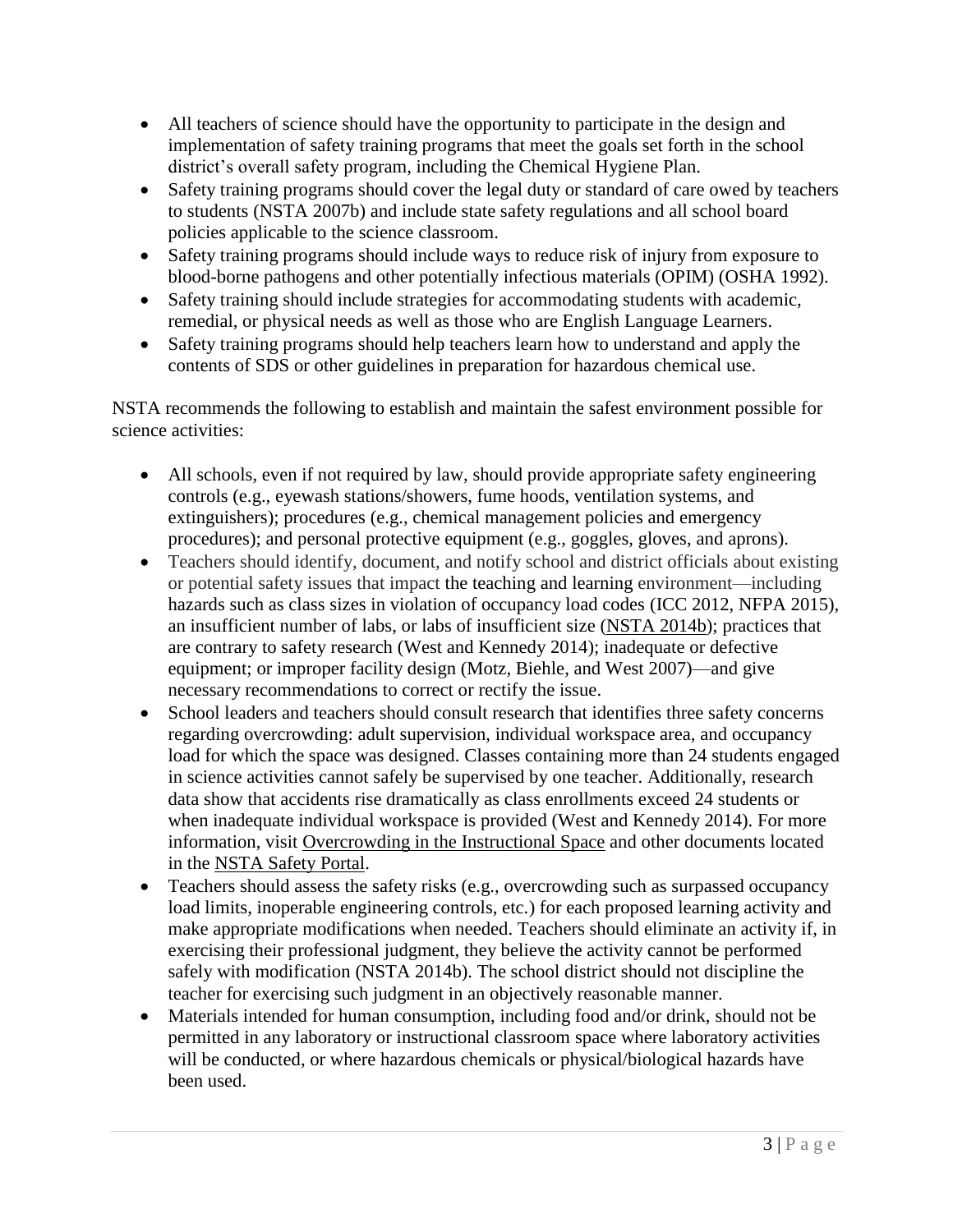- No science activities involving chemical or bacterial hazards should take place in cafeterias or other areas specifically designed for food consumption.
- Teachers should know and understand the "Duty or Standard of Care," which is defined as an obligation, recognized by law, requiring conformance to a certain standard of conduct to protect others against unreasonable risk (NSTA Safety Advisory Board 2014a).
- Teachers should advise students about appropriate safety precautions when using hazardous chemicals.
- School administrators should notify teachers of student health concerns that may place a student or others at risk in accordance with existing privacy legislation.
- School district leaders and teachers should send written safety acknowledgment forms to parents and guardians regarding legal safety regulations and better professional practices to be followed in science instruction (NSTA Safety Advisory Board 2013). The safety acknowledgment forms should be kept on file for the length of time required by individual state statute of limitations.
- Teachers should plan for field experiences that are as safe as possible by checking school board policy prior to the trip, making an advance visit to assess any safety hazards.
- Teachers should ensure that all substances used for any activity are appropriate for both the developmental age of students and for use in the available school science facility.

*—Adopted by the NSTA Board of Directors October 2015*

### **References**

Bass, K. M., D. Yumol, and J. Hazer. 2011. *The Effect of RAFT [Hands-on Activities on Student](http://www.raft.net/public/pdfs/Rockman-RAFT-Report.pdf)  [Learning, Engagement, and 21st Century Skills. RAFT Student Impact Study.](http://www.raft.net/public/pdfs/Rockman-RAFT-Report.pdf)* Rockman et al.

International Code Council (ICC). 2012. [IBC: 1004.1.1 Areas without fixed seating: Table](http://publicecodes.cyberregs.com/icod/ibc/2009/icod_ibc_2009_10_par061.htm)  [1004.1.1 Maximum Floor Area Allowances Per Occupant.](http://publicecodes.cyberregs.com/icod/ibc/2009/icod_ibc_2009_10_par061.htm)

Motz, L. L., J. T. Biehle, and S. S. West. 2007. *[NSTA guide to planning school science facilities,](http://www.nsta.org/recommends/ViewProduct.aspx?ProductID=18216)  [Second Edition.](http://www.nsta.org/recommends/ViewProduct.aspx?ProductID=18216)* Arlington, VA: NSTA Press.

National Fire Protection Association (NFPA). 2015. Section 7.3.1.2 [Occupant Load, Life Safety](http://catalog.nfpa.org/2015-NFPA-101-Life-Safety-Code-P1220.aspx?order_src=A383&gclid=CIr8gKaFlccCFYMYHwod6y8J5w)  [Code 101–](http://catalog.nfpa.org/2015-NFPA-101-Life-Safety-Code-P1220.aspx?order_src=A383&gclid=CIr8gKaFlccCFYMYHwod6y8J5w) 75.

National Science Teachers Association (NSTA). 2007a. *[NSTA Position Statement: Liability of](http://www.nsta.org/about/positions/liability.aspx)  [Science Educators for Laboratory Safety.](http://www.nsta.org/about/positions/liability.aspx)*

National Science Teachers Association (NSTA). 2007b. *[NSTA Position Statement: The Integral](http://www.nsta.org/about/positions/laboratory.aspx)  [Role of Laboratory Investigations in Science Instruction.](http://www.nsta.org/about/positions/laboratory.aspx)*

National Science Teachers Association (NSTA) Safety Advisory Board. 2013. *[Safety in the](https://www.nsta.org/docs/SafetyInTheScienceClassroomLabAndField.pdf)  [Science Classroom, Laboratory, or Field Sites.](https://www.nsta.org/docs/SafetyInTheScienceClassroomLabAndField.pdf)*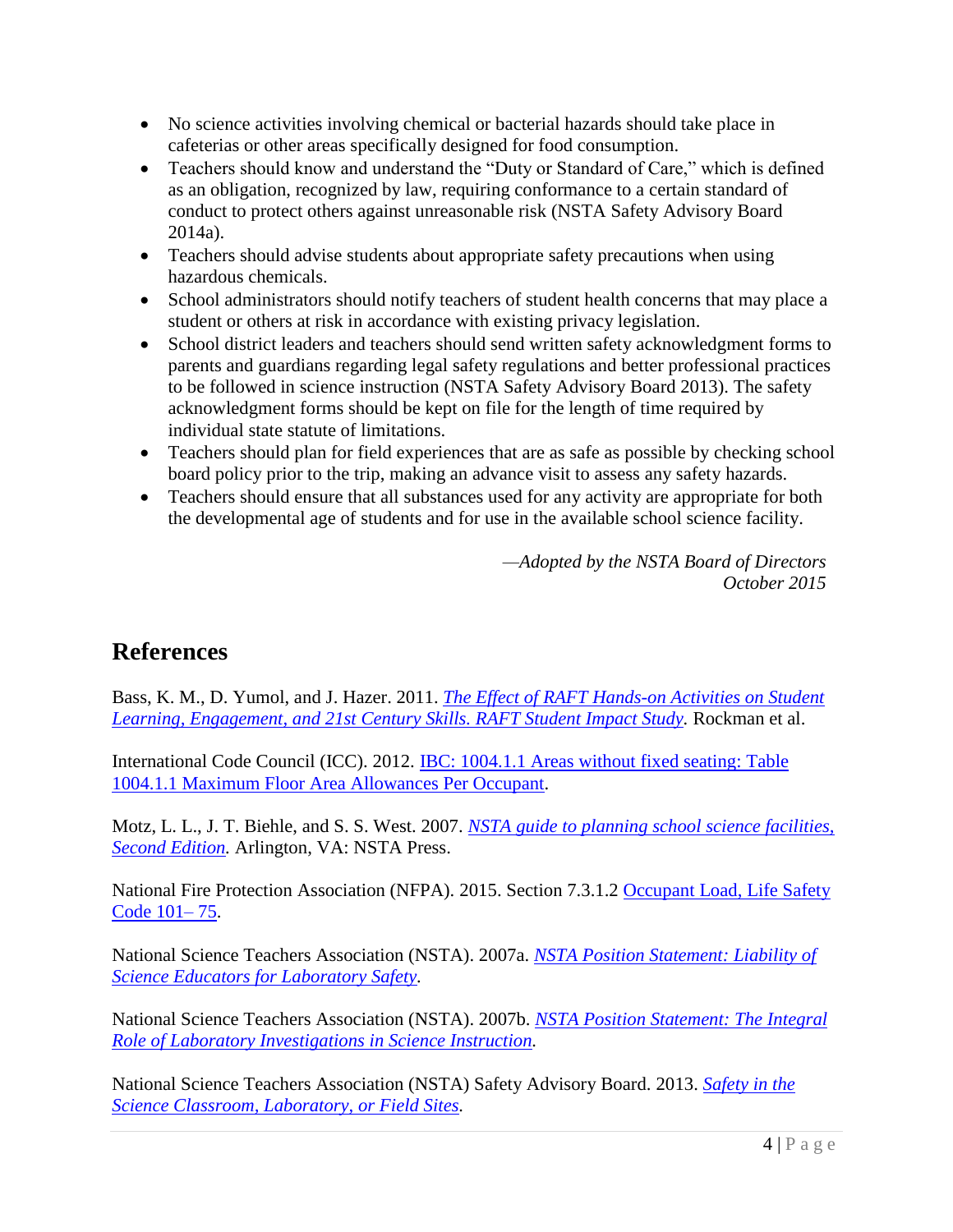National Science Teachers Association (NSTA) Safety Advisory Board. 2014a. *[NSTA-Duty or](http://www.nsta.org/docs/DutyOfCare.pdf)  [Standard of Care.](http://www.nsta.org/docs/DutyOfCare.pdf)*

National Science Teachers Association (NSTA) Safety Advisory Board. 2014b. *[Overcrowding in](https://www.nsta.org/docs/OvercrowdingInTheInstructionalSpace.pdf)  [the Instructional Space.](https://www.nsta.org/docs/OvercrowdingInTheInstructionalSpace.pdf)*

NGSS Lead States. 2013. *[Next Generation Science Standards: For states, by states.](http://www.nextgenscience.org/next-generation-science-standards)* Washington, DC: National Academies Press.

Occupational Safety and Health Administration (OSHA). 1990. 29 CFR 1910.1450. [The](https://www.osha.gov/pls/oshaweb/owadisp.show_document?p_table=STANDARDS&p_id=10106)  [Laboratory Standard, Part Q \(Chemical Hygiene Law\).](https://www.osha.gov/pls/oshaweb/owadisp.show_document?p_table=STANDARDS&p_id=10106)

Occupational Safety and Health Administration (OSHA) 1992. [Bloodborne Pathogens Standard](https://www.osha.gov/pls/oshaweb/owadisp.show_document?p_id=10051&p_table=STANDARDS) (1910–1030).

Occupational Safety and Health Administration (OSHA). 2012. [Hazard Communication](https://www.osha.gov/dsg/hazcom)  [Standard.](https://www.osha.gov/dsg/hazcom)

West, S. and L. Kennedy. 2014. Science Safety in Secondary Texas Schools: A Longitudinal Study. Proceedings of the 2014 Hawaiian International Conference on Education. Honolulu, HI.

#### **Additional Resources**

Fleming, D. O., J. H. Richardson, and J. I. Tulis (contributor). 1995. *[Laboratory Safety:](http://www.amazon.com/Laboratory-Safety-Principles-Practices-Edition/dp/1555810470)  [Principles and Practices](http://www.amazon.com/Laboratory-Safety-Principles-Practices-Edition/dp/1555810470)*. 2nd ed. Herndon, VA: ASM Press.

Furr, K. Ed. 2009. *[CRC Handbook of Laboratory Safety](http://www.crcnetbase.com/isbn/9780849325236)*: Fifth Edition. Boca Raton, FL: CRC Press.

Love, T. S., and K. R. Roy, 2014. *[Designing Safer Learning Environments for Integrative STEM](http://www.iteaconnect.org/Resources/Safety/)  [Education.](http://www.iteaconnect.org/Resources/Safety/)* Reston, Virginia: International Technology and Engineering Educators Association (ITEEA).

National Research Council (NRC). 2011. *[Prudent Practices in the Laboratory:](http://www.nap.edu/catalog/12654/prudent-practices-in-the-laboratory-handling-and-management-of-chemical)  [Handling and Management of Chemical Hazards, Updated Version](http://www.nap.edu/catalog/12654/prudent-practices-in-the-laboratory-handling-and-management-of-chemical)*. Washington, DC: National Academies Press.

National Science Teachers Association [Safety Portal.](http://www.nsta.org/safety)

Occupational Safety and Health Administration (OSHA). 1987. 29 CFR 1910.1200 [Hazard](https://www.osha.gov/pls/oshaweb/owadisp.show_document?p_table=standards&p_id=10099)  [Communication Standard \(Right to Know Law\).](https://www.osha.gov/pls/oshaweb/owadisp.show_document?p_table=standards&p_id=10099)

Occupational Safety and Health Administration (OSHA). Updated 2012. 29 CFR 1910.1450(f)(2). [Occupational Exposure to Hazardous Chemicals in Laboratories.](https://www.osha.gov/pls/oshaweb/owadisp.show_document?p_table=STANDARDS&p_id=10106)